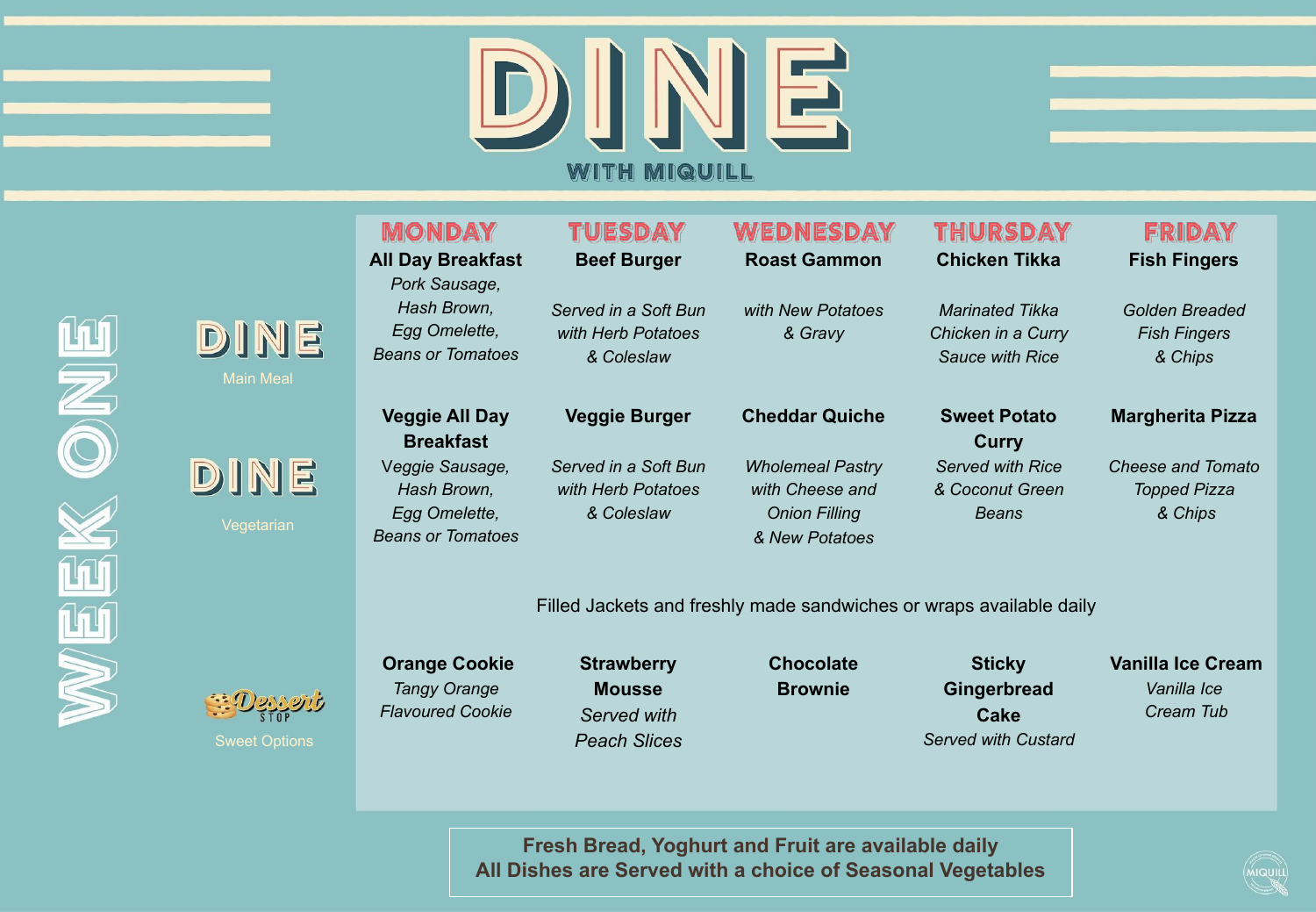

|                  | <b>MONDAY</b>                                                       | TUESDAY                                                | WEDNESDAY                                                                   | THURSDAY                                                                       | FRIDAY                                                |  |  |
|------------------|---------------------------------------------------------------------|--------------------------------------------------------|-----------------------------------------------------------------------------|--------------------------------------------------------------------------------|-------------------------------------------------------|--|--|
|                  | <b>Chicken Pasta</b><br><b>Bake</b>                                 | <b>BBQ Pulled Pork</b>                                 | <b>Roast Chicken</b>                                                        | <b>Beef Lasagne</b>                                                            | <b>Breaded Fish</b>                                   |  |  |
| <u>ie</u><br>eal | With Wholemeal<br>Pasta                                             | <b>Served with Creamed</b><br>Potatoes &<br>Vegetables | Yorkshire Pudding,<br>with Crispy Roasties<br>& Gravy                       | <b>Traditional Beef</b><br>Lasagne with<br><b>Rainbow Slaw</b>                 | <b>Breaded White</b><br><b>Fish Fillet</b><br>& Chips |  |  |
|                  | Vegetable<br><b>Bolognese</b>                                       | <b>Cheese and</b><br><b>Potato Pie</b>                 | <b>Veggie Toad in</b><br><b>The Hole</b>                                    | <b>Veggie Chilli</b>                                                           | <b>Margherita Pizza</b>                               |  |  |
| IE<br>rian       | <b>With Wholemeal</b><br>Pasta                                      | <b>Served with</b><br><b>Vegetables</b>                | Veggie Sausages,<br>Yorkshire Pudding,<br><b>Crispy Roasties</b><br>& Gravy | Veggie Mince in a<br><b>Lightly Spiced</b><br><b>Tomato Sauce</b><br>with Rice | Cheese and Tomato<br>Topped Pizza<br>& Chips          |  |  |
|                  | Filled Jackets and freshly made sandwiches or wraps available daily |                                                        |                                                                             |                                                                                |                                                       |  |  |





Main M

DIN

Vegeta

DIN

Sweet Options

**Puff Pastry Peach** 

**Rice Krispie Cake Fruity Flapjack Apple Crumble**  *Served with Custard* 

**Chocolate Cake** 

**Slice**  *Served with Custard*

> **Fresh Bread, Yoghurt and Fruit are available daily All Dishes are Served with a choice of Seasonal Vegetables**